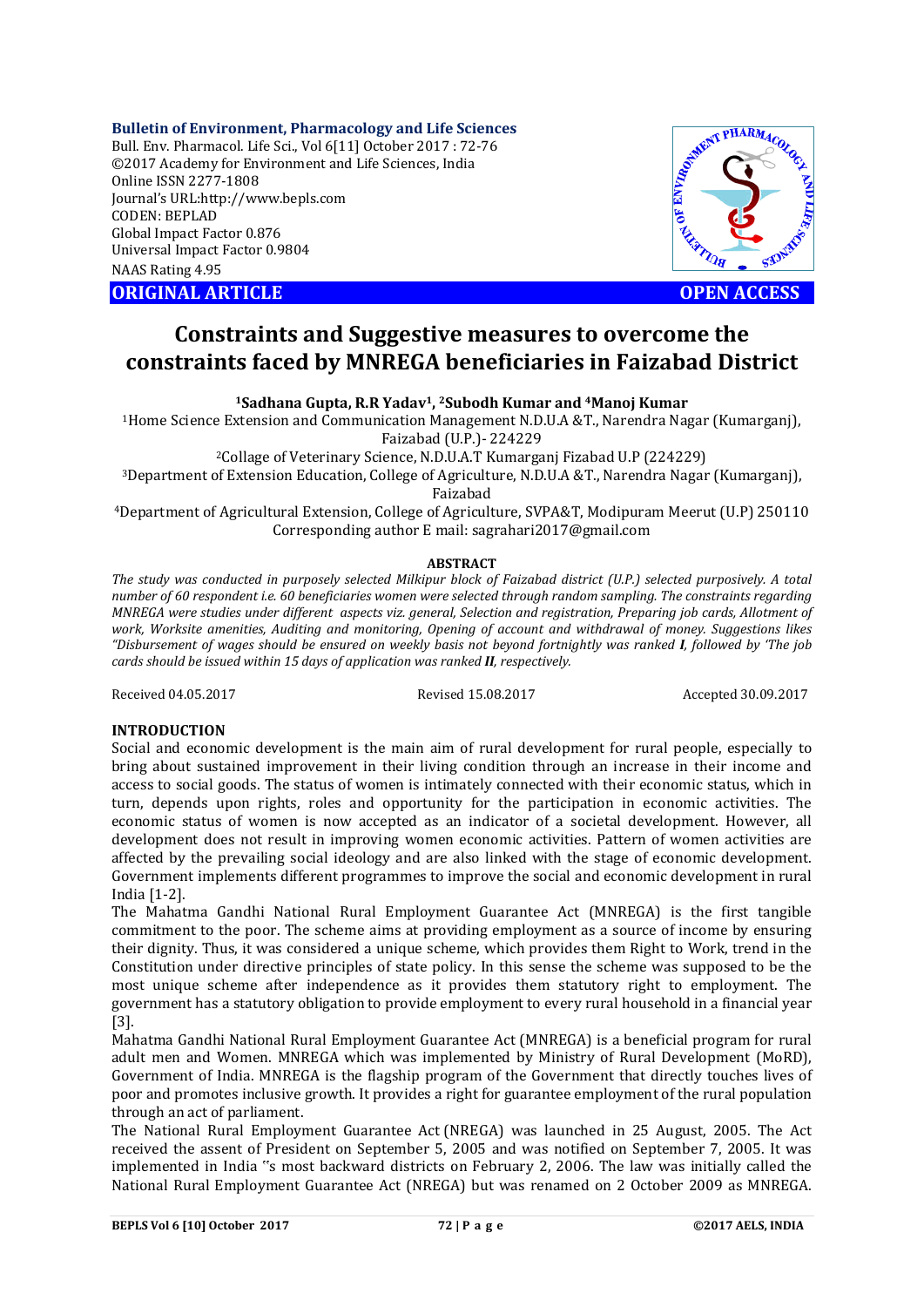The MNREGA is an Indian job guarantee scheme, enacted by legislation. MNREGA is a social security legislation with a right based framework. The purpose of the Act is to make resilient resources and enhance the income source platform of the rural inadequate. It aims to enhance livelihood security in rural areas by providing at least 100 days of guaranteed wage employment to every rural household whose adult members volunteer to do skilled and unskilled manual work.

## **MATARIALS AND METHODS**

The study was conducted in purposely selected Milkipur block of Faizabad district (U.P.) selected purposively. The list of job card holder families was prepared 15 MNREGA women beneficiaries from all the four selected villages and 15 non-beneficiaries women from each of the selected villages were selected randomly. A total number of 60 respondent *i.e.* beneficiaries women were selected through random sampling. A structured schedule for data collection was designed and exercised by interviewing with few respondents for pre-testing. Then, the suitable modification were made according to need of this study. Thereafter, data was collected from the MNREGA respondents through personal interview method. The analysis of constraints was done in the light of major area *viz* respondents ( general, selection and registration, preparing job cards, allotment of work, worksite amenities, auditing and monitoring as well as opening of account and withdrawal of money constraints). Ranking of constraints was done on the basis of mean score value figure in descending order based on higher value comparatively. The data were gathered by asking the respondent constraint under MNREGA at the time of investigation. The mean score for each of the constraints identified were computed and ranks were assigned accordingly.The suggestive measures were thought from the respondent by asking a question i.e. how a particular constraint can be eradicated / minimized / overcome. So that, this scheme could be benefited in better way. Ranks were assigned to the suggestions as per the frequency of the respondent perceived.

| S. No.            | <b>Constraints</b>                                                                                       | Mean<br><b>Score</b><br><b>Value</b> | Rank<br><b>Orders</b> |
|-------------------|----------------------------------------------------------------------------------------------------------|--------------------------------------|-----------------------|
| (A)               | General                                                                                                  |                                      |                       |
| 1.                | Biasness in registration.                                                                                | 3.05                                 | $\mathbf{I}$          |
| 2.                | Wages not provided timely.                                                                               | 3.13                                 | $\mathbf{I}$          |
| 3.                | Unemployment allowances not provides in case of delay in job.                                            | 2.75                                 | III                   |
| 4.                | Ex-gratia payment not given after injury.                                                                | 2.63                                 | IV                    |
| (B)               | Selection and registration                                                                               |                                      |                       |
| 1.                | Opportunity is not given to more than one person in a family hence, the<br>unemployment remains as such. | 3.01                                 | $\mathbf{I}$          |
| 2.                | Job cards are issued less in comparison to registration.                                                 | 3.18                                 | $\mathbf{I}$          |
| $\left( 0\right)$ | Preparing job cards                                                                                      |                                      |                       |
| 1.                | Job cards are not issued within 15 days of application consequently<br>wastage of time.                  | 2.95                                 | $\mathbf{I}$          |
| 2.                | If a job card is lost the new card are not made in time.                                                 | 3.00                                 | $\mathbf{I}$          |
| $\overline{3}$ .  | Job cards are issued to persons who do not deserve.                                                      | 2.63                                 | IV                    |
| 4.                | Biasness in Job card distribution.                                                                       | 2.91                                 | III                   |
| (D)               | <b>Allotment of work</b>                                                                                 |                                      |                       |
| 1.                | Biasness in work distribution.                                                                           | 2.95                                 | $\bf{I}$              |
| 2.                | Proper work is not provided during lean month.                                                           | 2.83                                 | $\mathbf{I}$          |
| (E)               | <b>Worksite amenities</b>                                                                                |                                      |                       |
| 1.                | Lack of facilities such as safe drinking water, shade, and medicine at<br>worksite.                      | 2.98                                 | $\mathbf{I}$          |
| 2.                | Child care facilities are not provided at worksites.                                                     | 3.1                                  | I                     |
| (F)               | <b>Auditing and monitoring</b>                                                                           |                                      |                       |
| 1.                | Monitoring by NGOs and civil societies is not done.                                                      | 3.11                                 | I                     |
| 2.                | Official do not visit ongoing work under scheme.                                                         | 2.85                                 | $\mathbf{I}$          |
| (G)               | Opening of account and withdrawal of money                                                               |                                      |                       |
| 1.                | Rojgar sevak does not help in opening of an account.                                                     | 2.98                                 | $\mathbf{I}$          |
| 2.                | Withdrawal of money from bank is time taking.                                                            | 2.93                                 | $\mathbf{I}$          |

# **RESULT AND DISCUSSION**

# **Table 1.Constraints faced by MNREGA beneficiaries respondents:**

**N=60**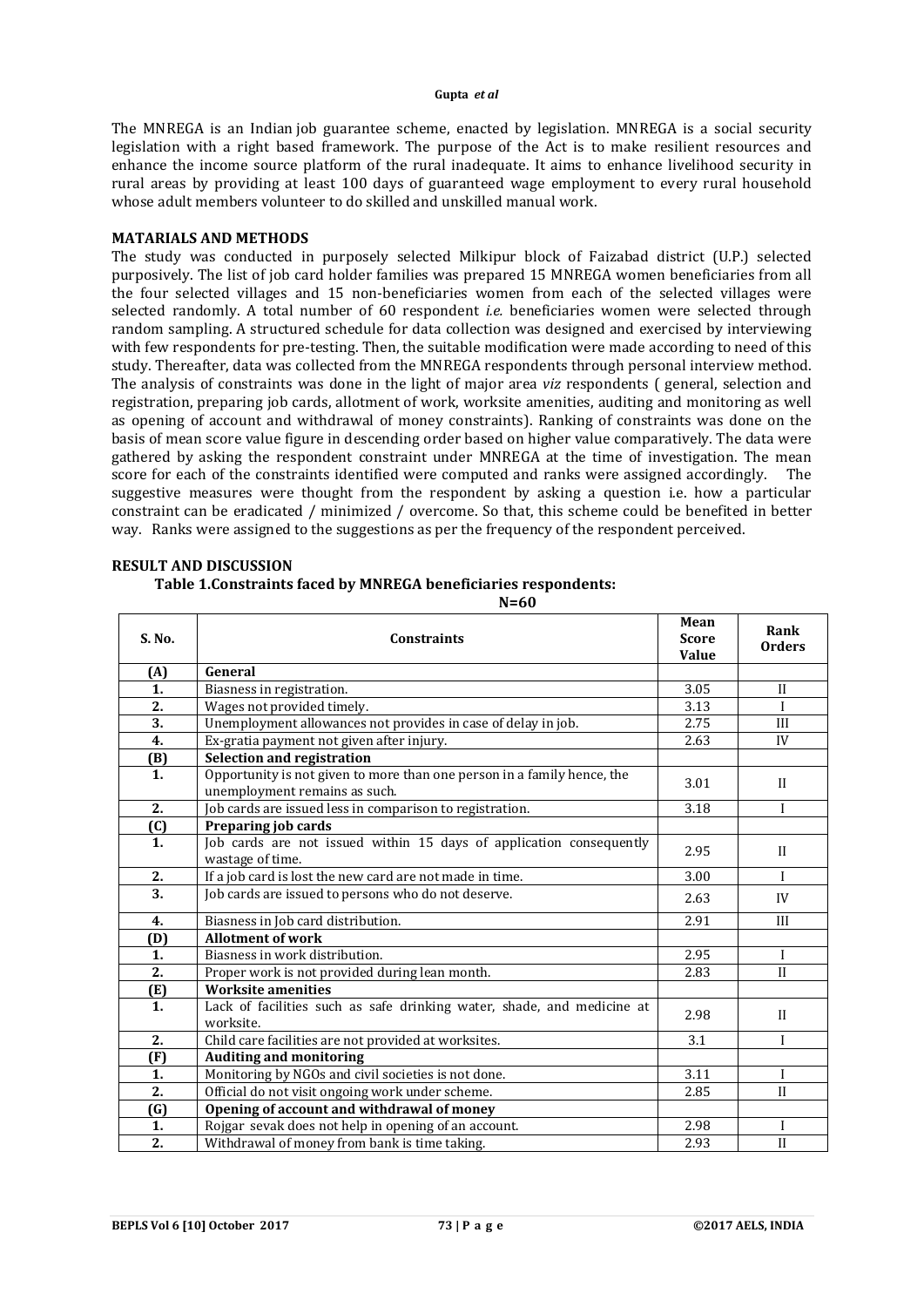The Table 1. indicates the severity of constraints perceived by beneficiaries were studied on various aspects viz., general, Selection and registration, Preparing job cards , Allotment of work, Worksite amenities, Auditing and monitoring, Opening of account and withdrawal of money. As for as general aspect, "Wages not provided timely was ranked I followed by "Biasness in registration was ranked II, "Unemployment allowances not provides in case of delay in job was ranked III and "Ex-gratia payment not given after injury was ranked IV. Under Selection and registration aspects, "Job cards are issued less in comparison to registration was ranked I and "Opportunity is not given to more than one person in a family hence, the unemployment remains as such was ranked II Under Preparing job cards aspects, "If a job card is lost the new card are not made in time was ranked I, "Job cards are not issued within 15 days of application consequently wastage of time was ranked II, "Biasness in Job card distribution was ranked III and "Job cards are issued to persons who do not deserve was ranked IV Under Allotment of work aspects, "Biasness in work distribution was ranked I and "Proper work is not provided during lean month was ranked II Under Worksite amenities aspects, "Child care facilities are not provided at worksites was ranked I and "Lack of facilities such as safe drinking water, shade, and medicine at worksite was ranked II Under Auditing and monitoring aspects, "Monitoring by NGOs and civil societies is not done was ranked I and "Official do not visit ongoing work under scheme was ranked II Under Opening of account and withdrawal of money aspects, "Rojgar sevak does not help in opening of an account was ranked I and "Withdrawal of money from bank is time taking was ranked II respectively.

| S.<br>No. | <b>Suggestive measures</b>                                                                     | <b>Number</b> | $\frac{0}{0}$ | <b>Rank Orders</b> |
|-----------|------------------------------------------------------------------------------------------------|---------------|---------------|--------------------|
| 1.        | Cost free medical treatment should be insured in care of<br>injury.                            | 40            | 66.67         | X                  |
| 2.        | The ex-gratia payment in case of death or permanently<br>disability must be insured.           | 45            | 75.00         | <b>VIII</b>        |
| 3.        | The unemployment allowance should be provided as per<br>MNREGA guideline.                      | 48            | 80.00         | <b>VI</b>          |
| 4.        | The job cards should be issued within 15 days of<br>application.                               | 59            | 98.33         | $\mathbf{H}$       |
| 5.        | The minimum days for continuous employment should be at<br>least for 14 days.                  | 58            | 96.66         | III                |
| 6.        | Clear cut instruction regarding employment, time and<br>duration should be given timely.       | 33            | 55.00         | XI                 |
| 7.        | Employment should be given within 15 days of application<br>for work.                          | 47            | 78.33         | <b>VII</b>         |
| 8.        | Worksite facilities such as crèche, drinking water, medicine<br>and shade should be provided.  | 57            | 95.00         | IV                 |
| 9.        | Rojgar sevak should help in opening of account and in<br>withdrawal of wages from bank.        | 55            | 91.66         | V                  |
| 10.       | Overloading of work should be avoided.                                                         | 20            | 33.33         | XIII               |
| 11.       | Disbursement of wages should be ensured on weekly basis<br>not beyond fortnightly in any case. | 60            | 100.00        | I                  |
| 12.       | Distribution of work should be equal.                                                          | 46            | 50.00         | XII                |
| 13.       | Opportunities should be given for employment to every<br>registered households.                | 42            | 70.00         | IX                 |

**Table 2. Suggestive measures to overcome the constraints faced by MNREGA beneficiaries respondent. N=60**

The Table 2. envisages the rank orders of suggestive measures to overcome the constraints as perceived by the respondents about MNREGA viz:- "Disbursement of wages should be ensured on weekly basis not beyond fortnightly was ranked I, followed by 'The job cards should be issued within 15 days of application was ranked II, "The minimum days for continuous employment should be at least for 14 days was ranked III, "Worksite facilities such as crèche, drinking water, medicine and shade should be provided was ranked IV, "Rojgar sevak should help in opening of account and in withdrawal of wages from bank was ranked V, "The unemployment allowance should be provided as per MNREGA guideline was ranked VI, "Employment should be given within 15 days of application for work was ranked VII, "The ex-gratia payment in case of death or permanently disability must be insured was ranked VIII, "Opportunities should be given for employment to every registered households was ranked IX, "Cost free medical treatment should be insured in case of injury was ranked X, "Clear cut instruction regarding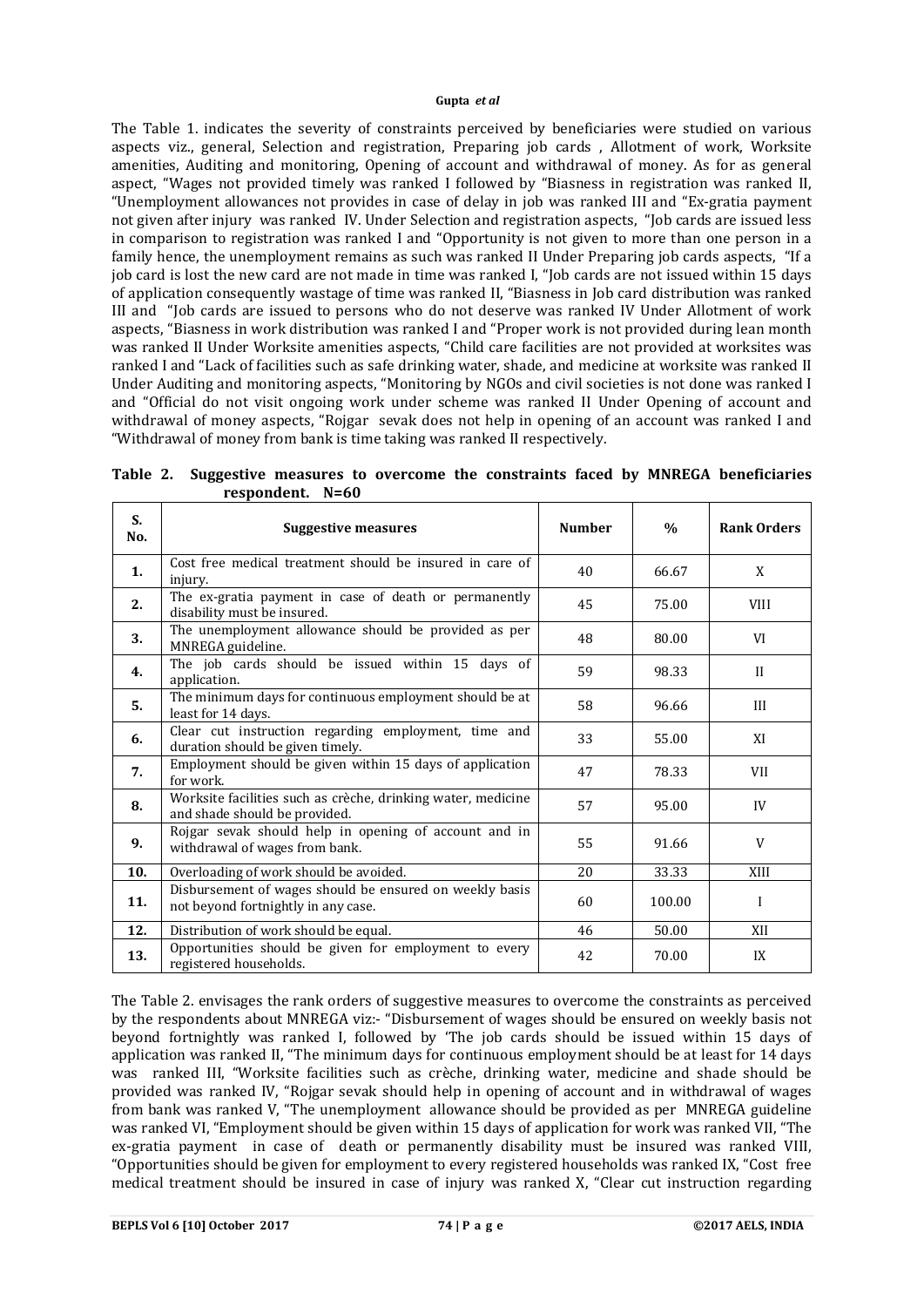employment, time and duration should be given timely was ranked XI, "Distribution of work should be equal was ranked XII and "Overloading of work should be avoided was ranked XIII respectively. Thus efforts should be directed toward redressed of the constraints for effective of rural people specially women.

The constraints regarding MNREGA were studies under different aspects viz., general, Selection and registration, Preparing job cards, Allotment of work, Worksite amenities, Auditing and monitoring, Opening of account and withdrawal of money. As for as general aspect, "Wages not provided timely was ranked I followed by " Biasness in registration was ranked II, "Unemployment allowances not provides in case of delay in job was ranked III and "Ex-gratia payment not given after injury was ranked IV. Under Selection and registration aspects, "Job cards are issued less in comparison to registration was ranked I and "Opportunity is not given to more than one person in a family hence, the unemployment remains as such was ranked II. Under Preparing job cards aspects, "If a job card is lost the new card are not made in time was ranked I, "Job cards are not issued within 15 days of application consequently wastage of time was ranked II, "Biasness in Job card distribution was ranked III and "Job cards are issued to persons who do not deserve was ranked IV. Under Allotment of work aspects, "Biasness in work distribution was ranked I and "Proper work is not provided during lean month was ranked II. Under Worksite amenities aspects, "Child care facilities are not provided at worksites was ranked I and "Lack of facilities such as safe drinking water, shade, and medicine at worksite was ranked II. Under Auditing and monitoring aspects, "Monitoring by NGOs and civil societies is not done was ranked I and "Official do not visit ongoing work under scheme was ranked II. Under Opening of account and withdrawal of money aspects, "Rojgar sevak does not help in opening of an account was ranked I and "Withdrawal of money from bank is time taking was ranked II respectively.

Suggestive measures to overcome the constraints faced by MNREGA beneficiaries:

Suggestions likes "Disbursement of wages should be ensured on weekly basis not beyond fortnightly was ranked I, followed by 'The job cards should be issued within 15 days of application was ranked II, "The minimum days for continuous employment should be at least for 14 days was ranked III, "Worksite facilities such as crèche, drinking water, medicine and shade should be provided was ranked IV, "Rojgar sevak should help in opening of account and in withdrawal of wages from bank was ranked V, "The unemployment allowance should be provided as per MNREGA guideline was ranked VI, "Employment should be given within 15 days of application for work was ranked VII, "The ex-gratia payment in case of death or permanently disability must be insured was ranked VIII, "Opportunities should be given for employment to every registered households was ranked IX, "Cost free medical treatment should be insured in case of injury was ranked X, "Clear cut instruction regarding employment, time and duration should be given timely was ranked XI, "Distribution of work should be equal was ranked XII and "Overloading of work should be avoided was ranked XIII respectively. Thus efforts should be directed toward redressed of the constraints for effective of rural people specially women.

# **CONCLUSION**

MNREGA is an employment assurance scheme helpful in improving the socio-economic profile of the rural poor, specially, women. It provides a sources of additional income where results livelihood security, improvement in child education and health status of rural families. It also helps in creation of valuable infrastructure at village level conservation of natural resources and environment.

MNREGA can play a pivotal role involving the problems of unemployment and migration for rural to urban. The problems limited the rural women accessibility towards achieving the benefits optimally. To improve the life of rural women, a smooth path- way is necessary for gaining the maximum number of benefits. Thus to achieve the goal of programme, government must plan some policy which will be helpful in proper readdressed of the constraints and effective implementation of the programme.

# **REFERENCES**

- 1. Anderson, S.; Kotwal, A.; Kulkarni, A. and Ramaswami, B. (2013). "Measuring the Impacts of Linking NREGA Payments to UID", Working Paper, International Growth Centre, London School Economics and Political Science, London.
- 2. Anonymous (2007). District Level Household and Facility Survey (DLHS-3 and DLHS-2)
- 3. Bhargava, R. (2013). MNREGA, Pooled Regression, Economic Progress, Blocks, Panchayat Samiti, Gram Sabha, Journal Economics and Sustainable.
- 4. Champatiray, S. (2010). MNREGA Helps Villagers Build Road to Happiness. Kurekshetra. Vol.58, pp 10-47.
- 5. Das, D. (2012). " Examining India's Mahatma Gandhi National Rural Employment Guarantee Act (MNREGA): Its Impact and Women's Participation". International Journal Research in Management. Vol. 6, Issue 2.